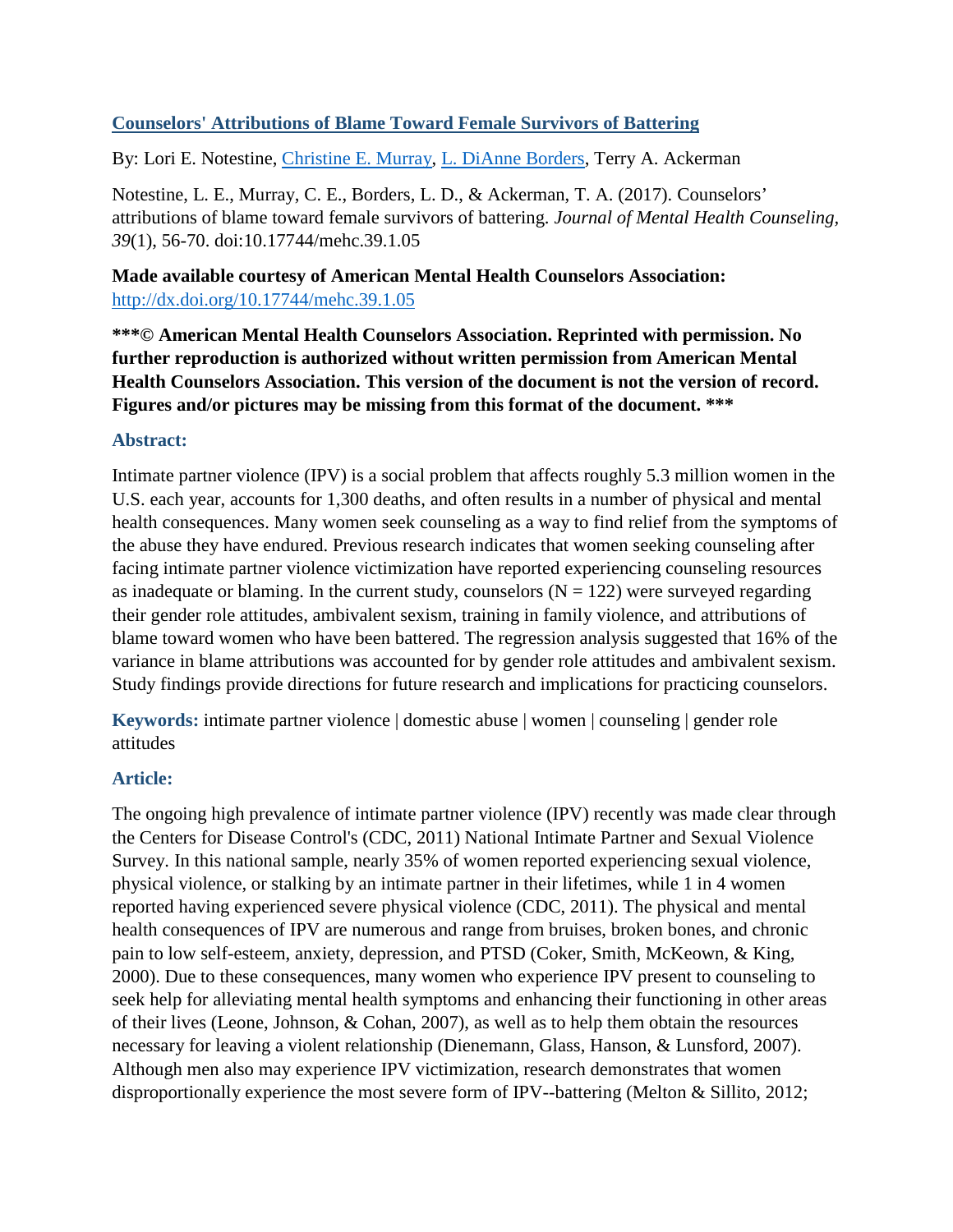Smith, Smith, & Earp, 1999). Battering involves a chronic pattern of severe physical, sexual, and/or emotional violence deriving from the perpetrator's efforts to control and maintain power over his or her partner (Smith et al., 1999). Because women are most likely to be affected by battering, the current study focused on counselors' perceptions of battering as perpetrated by a male toward a female victim.

The need for this study is supported by reports from clients seeking counseling to address IPV. Many report having received poor or inadequate services (McLeod, Hays, & Chang, 2010). Although many women report having positive and helpful experiences, some seeking services have reported a number of barriers to obtaining adequate help, including victim-blaming, helpers siding with the abuser, inadequate or not useful community' resources (Davis, 1984), misdiagnosis and nonviolent revictimization (Mcleod et al., 2010), and a perception that counselors would not be helpful when abuse is disclosed (Krugman et al., 2004).

Although many counselors work with clients who are experiencing or have experienced IPV, there is often little training for counselors around issues of family violence (Mcleod et al., 2010). In fact, the Council for Accreditation of Counseling and Related Educational Programs (CACREP, 2016) standards do not require any specific training for any type of family or intimate partner violence for students outside of the Marriage, Couples, and Family Counseling specially (CACREP, 2016 Section 5-F.i). Not only has training in this area been sparse, but traditional approaches to counseling in the past have tended to view women in terms of their symptoms, have held women to traditional gender roles, and blamed women for the trauma they experienced, based on the idea that they somehow provoked the violent acts (Choate, 2008). In their 2007 article reviewing counseling approaches to IPV from a advocacy perspective, Hays, Green, Flowers, and Orr (2007) suggested that many counselors are resistant to increasing competency around IPV-related issues because of having some level of cynicism, feeling helpless to create change, or viewing IPV as a minor problem. These examples speak to the lack of attention paid to the examination of IPV myths and common biases among counselors-intraining, even though exploration of biases is generally common practice among counselor training programs (Comstock, Duffey, & St. George, et al., 2003). Thus, many counselors might still be attributing blame to victims for the abuse they experience. The purpose of the current study was to examine factors that may impact counselors' attributions of blame toward female survivors of IPV. The study was grounded in Weiner's (1980) attribution theory, which suggests that there are cognitive, emotional, and behavioral processes that underlie individuals' attributions of blame toward women who have been battered.

#### Attributions of Blame

Weiner's Attribution Theory (1980) provides a sound theoretical model of attributions of blame toward women who have been battered. This theory provides a tri-partite (i.e., cognitive, emotional, behavioral) model for the attribution process in which thoughts determine feelings, and feelings are then linked directly to behavior (Schmidt & Weiner, 1988). When a negative event is encountered, an individual goes through a process of determining a cause for the event. If it is determined that the victim is in some way responsible for the negative event (Weiner, 1993), blame is assigned to the victim; this leads to anger, lack of pity, and a decrease in helping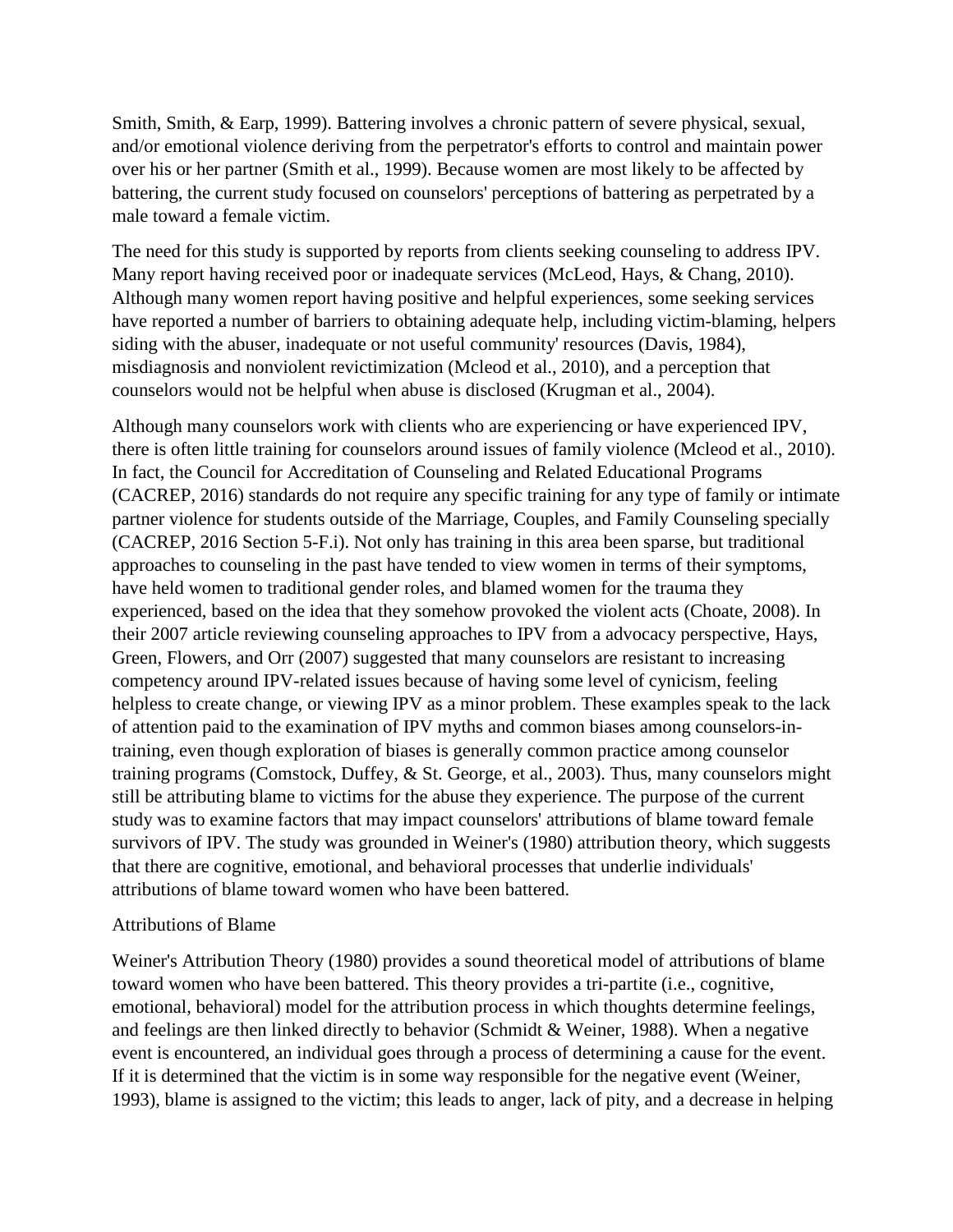behavior (Godfrey, 2007). In this study, the first using Weiner's theory in this context, only the first link in this model, the formation of attributions of blame among counselors, will be examined.

Attributions of blame toward women who have been battered are common among members of the general population. Factors said to influence attributions of blame range from observer factors such as just world beliefs, history of violence in family of origin, attitudes toward women, ambivalent sexism, gender, and gender role attitudes, to survivor characteristics such as race (Esqueda & Harrison, 2005; Finn, 1986; Pierce & Harris, 1993; Willis, Hallinan, & Melby, 1996), alcohol use (Harrison & Esqueda, 2000; Reddy, Knowles, Mulvany, McMahon, & Freckelton, 1997), intimacy level of the relationship (dating vs. married; Langhinrichsen-Rohling, Shlien-Dellinger, Huss, & Kramer, 2004; Willis et al., 1996), provocation by the victim (Harris & Cook, 1994; Pierce & Harris, 1993), and the victim's reaction to the abuse (Capezza & Arriaga, 2008). Individuals in societies with more traditional gender role adherence may be more supportive of rape myths, sexual violence, and general aggression (Hamburger, Hogben, McGowan, & Dawson, 1996; Wendt & Hornosty, 2010).

Counselors are not immune to the victim-blaming attitudes that exist within the general population. Although it is the goal of counselor training programs to help students increase their awareness of biases and judgments (Comstock, et. al., 2003), many counselors go into the field with biases intact, increasing the possibility of doing harm (Harway & Hansen, 1993). As such, many counselors are unqualified and unprepared to appropriately help survivors of IPV (Hays, Green, Orr, & Flowers, 2007). In a study exploring the gender role attitudes of counselors-intraining, Gold and Hawley (2001) suggested that they had no more egalitarian beliefs than those of the general population. Researchers also have indicated that when gender biases are ignored, it is possible for the counselors to limit a client's life options, impose their own value system on the client, and direct treatment based on biased assessments of the client (Crose, Nicholas, Gobble, & Frank, 1992). Thus, identifying counselors' biases toward female survivors of battering is crucial to providing unbiased services.

#### Ambivalent Sexism and Gender Role Attitudes

Although gender role attitudes and ambivalent sexism have been explored as contributing variables to attitudes toward women who have experienced IPV, they have not been explored among counselors. In this study we will focus on one measure of attitudes toward women, ambivalent sexism, which is a multidimensional construct of women's experience of sexism and describes both the traditionally negative aspects of sexism, as well as those aspects that are subjectively positive (Click & Fiske, 1996). When conceptualizing ambivalent sexism, Click and Fiske (1996) emphasized that the traditional view of sexism fails to recognize the more subtle and subjectively positive attitudes toward women that also contribute to sexist antipathy, which they called benevolent sexism. Hostile sexism aligns with traditional views of prejudice. Benevolent sexism, likened to the term "benevolent dictator," suggests

a set of interrelated attitudes toward women that are sexist in terms of viewing women stereotypically and in restricted roles but that are subjectively positive in feeling tone (for the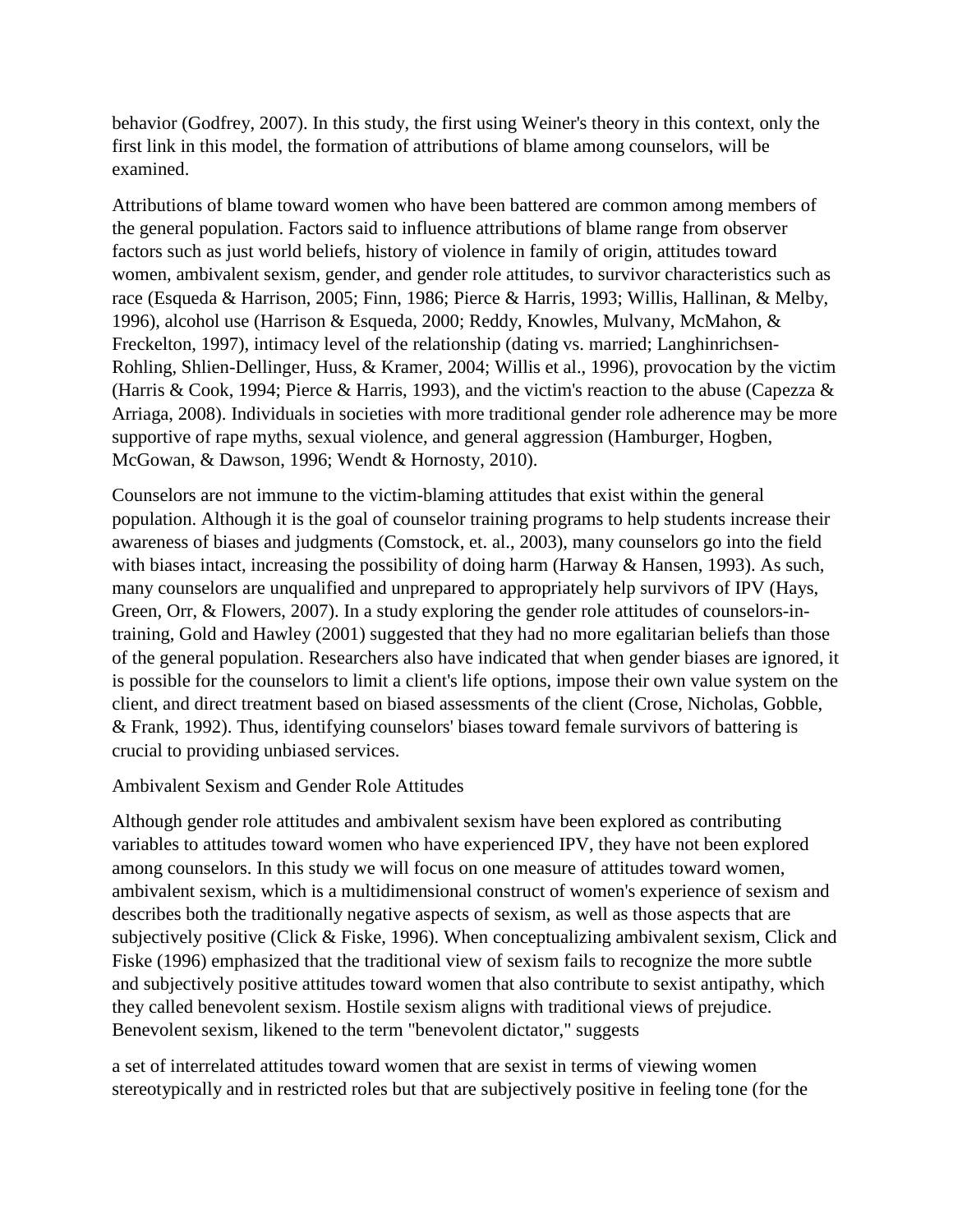perceiver) and also tend to elicit behaviors typically categorized as prosocial (e.g., helping) or intimacy seeking (e.g., self disclosure). (Click & Fiske, 1996, p. 491)

Thus, viewing sexism as a multidimensional construct allows for a broader conceptualization of how sexism is experienced by women.

Although researchers have attempted to identify the factors that most significantly influence attributions of women who have been battered (Esqueda & Harrison, 2005; Finn, 1986; Pierce & Harris, 1993; Willis et al., 1996; Harrison & Esqueda, 2000; Reddy, et al., 1997), the current study is the first known examination of the specific factors that predict counselors' perceptions of clients with experiences of IPV. Thus, using Weiner's (1980) theory, we set out to determine how counselors' gender role attitudes and ambivalent sexism predicted their attributions of blame with battering survivors. The hypotheses guiding this study were as follows: (H1) A negative relationship exists between gender-role egalitarianism and counselors' attributions of blame, and a positive relationship exists between ambivalent sexism and counselors' attributions of blame toward female clients who have experienced battering; (H2a) Counselors' traditional gender role attitudes and ambivalent sexism positively predict attributions of blame toward women who have been battered; (H2b) Counselors' training in family violence will decrease the amount of blame attributed to women who have been battered; and (H3) There will be an interaction between gender role attitudes and ambivalent sexism, where counselors with less egalitarian gender role attitudes and higher levels of ambivalent sexism will attribute greater blame to women who have been battered.

## **METHOD**

## Participants and Procedures

Upon IRB approval, participants for this study were recruited via e-mail through listservs sent out by listserv administrators of 5 state counseling associations. The listserv for each association included professional counselors and those under provisional licensure. One additional state provided a list of members directly to the researchers for participant recruitment. Participation criteria included (a) at least one full year of post-master's counseling experience, and (b) either a professional or provisional counseling license such as a Licensed Professional Counselor (LPC). Individuals who chose to participate accessed the link to an electronic survey via the recruiting email. The final sample of 122 participants included counselors who identified as Caucasian/White ( $n = 101$ ; 82.8%), Black/African American ( $n = 14$ ; 10.7%), and other ethnicities ( $n = 6$ ; 6.5%). Most participants identified as Christian ( $n = 88$ ; 72.2%), and were primarily between the ages of  $31-60$  (n = 86; 70.5%). Of the sample, 94 (77%) were women and 28 (23%) were men, and most had been practicing for 1-6 years ( $n = 62$ ; 70.5%).

## Instrumentation

Video vignette. A video-based vignette was developed by the first author to portray one representation of a "typical" woman seeking counseling for difficulties related to having been battered to be used as a stimulus for participants' responses. Although there are some inherent limitations in the use of case vignettes (Landsman & Hartley, 2007), a video was used to increase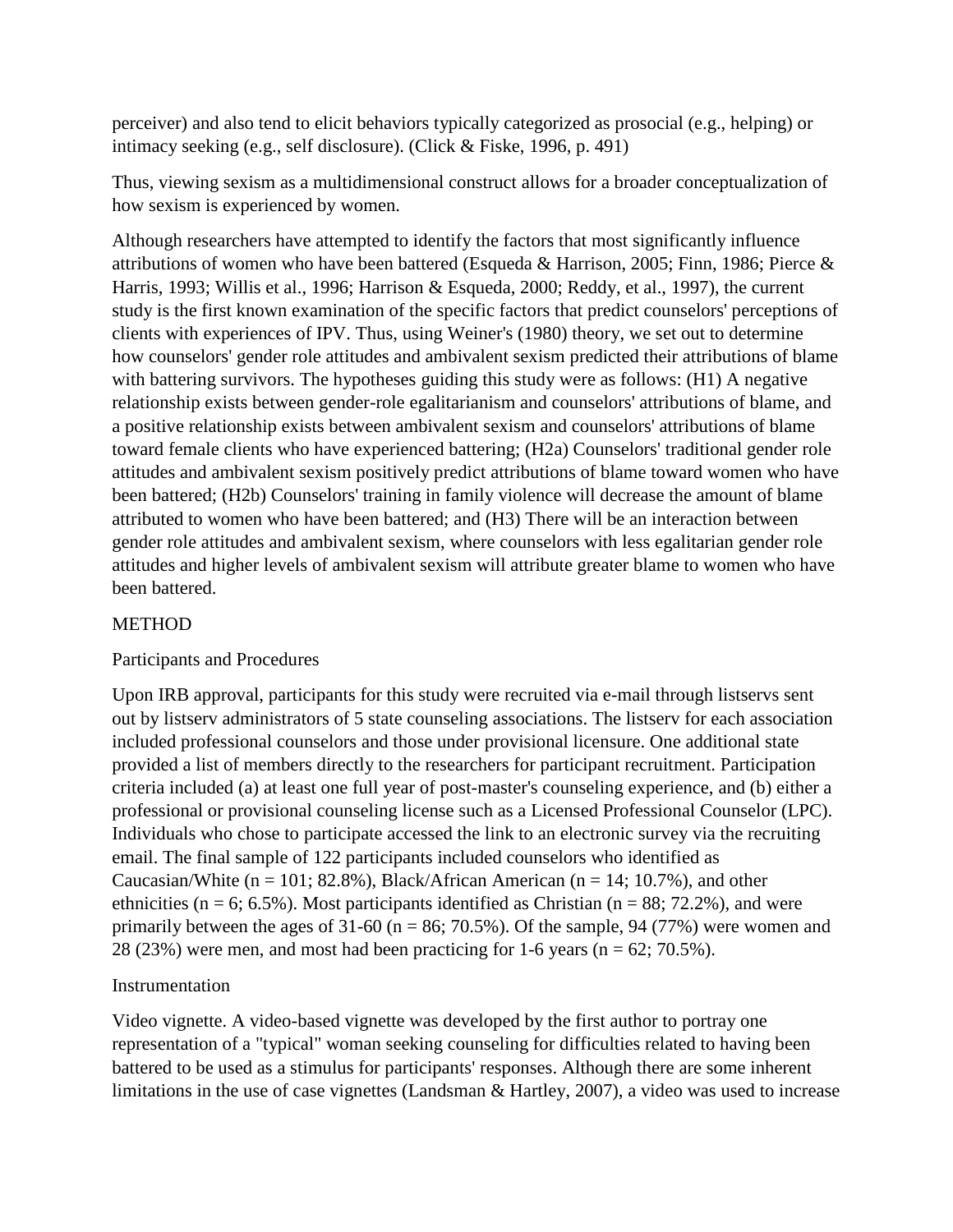the realistic portrayal of the survivor. A "typical" case was developed based on demographic trends reported in existing research studies investigating samples of women who were shelter residents. These women included Caucasians in their early thirties (Clevenger & Roe-Scpowitz, 2009; Constantino, Kim, & Crane, 2005; Gordon, Burton, & Porter, 2004; Harding & Helweg-Larsen, 2009; Lundy & Grossman, 2009) who were either married or in long-term cohabiting relationships (Constantino et al., 2005; Gordon et al., 2004; Harding & Helweg-Larsen, 2009; Lundy & Grossman, 2009). Most had a high school education, were unemployed, had one to two children (Clevenger & Roe-Sepowitz, 2009; Constantino et al., 2005; Gordon et al., 2004; Harding & Helweg-Larsen, 2009; Lundy & Grossman, 2009; Simmons, Lehmann, Collier-Tenison, 2008), and had sought shelter at least one previous time (Griffing et al., 2002; Harding & Helweg-Larsen, 2009). In the video, the client was attending an initial counseling session and described a recent incident of violence with her husband, as well as details suggesting a pattern of violence and battering in the relationship. The initial video script was reviewed by two researchers with extensive research and clinical experience related to IPV; their suggested revisions to the script were made before the video was created. The woman in the video was portrayed by a female master's student with a background in theatre. A master's student in a counseling program with a background in film recorded and edited the video, which was reviewed and approved by the full research team again before it was used in the final study. The counselor in the video, while not visible on the screen, was a Caucasian female in her late 20s. The video script is available from the lead researcher for interested readers. The 5-minute video was first viewed by participants, who then completed a series of questionnaires.

Victim blame. The Violence Blame Attribution (VBAS) Scale (Yamawaki, Ostenson, & Brown, 2009) was derived from a scale of rape blame attributions (Langhinrichsen-Rohling & Monson, 1998) in order to assess blame attributions toward victims of IPV. This IPV blame scale was developed in a study of victim-blaming attributions among Japanese and American college students, yielding a Cronbach's alpha reliability coefficient of .82 (Yamawaki et al., 2009). Items on the scale are reverse scored and summed, providing a total Blame score; higher scores indicate greater attribution of blame. The original scale was revised for the current study in order to specifically align with the video vignette. For example, the names of the individuals in the vignette were used in place of the names of the individuals in the original scale. The current scale includes six self-report items on a Likert-type scale ranging from 1 (Strongly disagree) to 7 (Strongly agree). There are no validity data to report on the VBAS at this time. Reliability of the revised scale used with the current sample was [alpha] = .77.

Sex role egalitarianism. The Sex Role Egalitarianism Scale (SRES; Beere, King, Beere, & King, 1984) Short Form (King & King, 1990) assesses attitudes toward gender role flexibility and specifically addresses traditional and nontraditional gender roles. An individual who holds an egalitarian sex-role attitude "believes that the sex of an individual should not influence the perception of an individual's abilities or the determination of an individual's rights, obligations, and opportunities" (Beere et al., 1984, p. 564). An individual who scores high on this scale is expected to be less discriminatory and more tolerant of both women and men who exhibit nontraditional gender roles. Based on previous research, those who score lower on the SRES may be more likely to support the use of violence in spouse/partner relationships (King & King,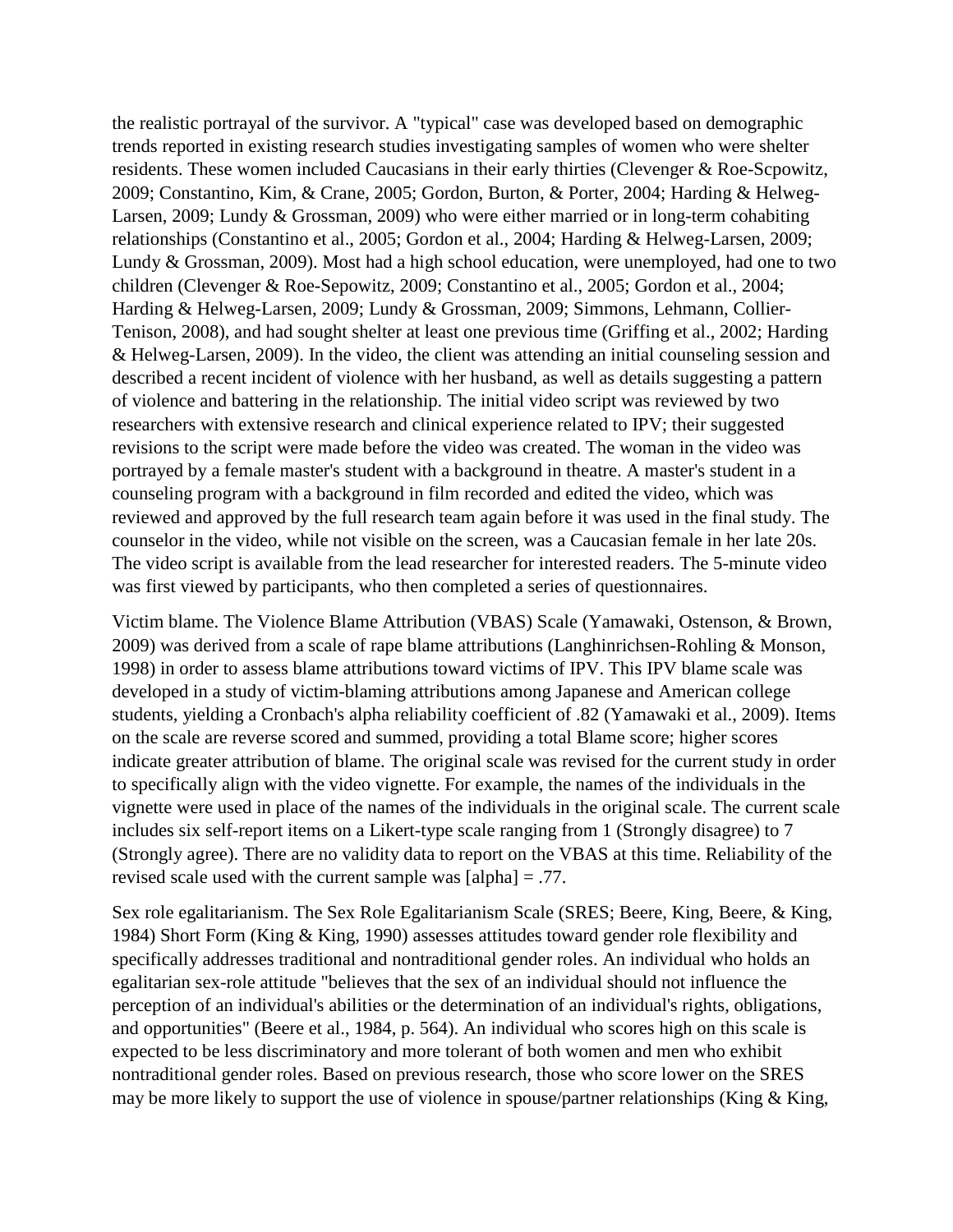1990). The SRES is reported to have strong discriminant and convergent validity'. For example, significant group differences on the SRES Short Form were found between self-reported feminist and non-feminist women (King & King, 1990). The Cronbach's alpha in the current study was  $[aIpha] = .74.$ 

Ambivalent sexism. The Ambivalent Sexism Inventory (ASI), developed by Click and Fiske (1996), consists of two subscales of Hostile Sexism (HS) and Benevolent Sexism (BS) (McHugh & Frieze, 1997). This measure was developed based on the assumption that sexism should be conceptualized under two distinct reflections of attitudes toward women. High scores on the instrument indicate high levels of both HS and BS, while those who score low on both the HS and BS scales are considered to hold non-sexist attitudes toward women (Click & Fiske, 1996). In a study examining perceptions of victims of IPV, Exposito, Herrera, and Moya (2010) found that women who had stricter gender role attitudes and higher levels of benevolent sexism were more likely to expect men to be violent toward their partners. Both student and non-student samples were used to validate different configurations of the 22-item ASI to further assess the factor structure of the instrument (Glick & Fiske, 1996). Additionally, discriminant validity for the ASI was evidenced by its correlations with the Recognition of Discrimination (RD) factor of Katz and Hass's (1988) pro-Black scale. Cronbach's alpha for the total ASI and its subscales, ASI-HS and ASI-BS, for the current study were [alpha] = .70, [alpha] = .76, and [alpha] = .69, respectively.

Social desirability. The Marlowe-Crowne Social Desirability (MCS) Scale-Short Form (Reynolds, 1982) is a true-false measure intended to assess for individual differences in social desirability responses. This scale measures whether respondents admit to symptoms of maladjustment by responding to statements that are true of most people yet are undesirable. Concurrent validity of the MC Scale short form was examined through correlations with the regular form and the Edwards Social Desirability Scale (Reynolds, 1982). Stronger correlations were found between the regular and short forms, while the correlation between the Edwards scale and the MC short form was much lower, possibly due to the restricted range of scores available on the Edwards scale (Reynolds, 1982). The reliability for the MC Scale Short form used in this study was  $[a]$ <sub>pha</sub> $] = .74$ .

Demographics. A brief questionnaire was developed in order to obtain the participant's age, gender, race/ethnicity, religion, number of years in practice, and type of training they had had related to IPV.

#### Data Analysis

After data collection, all results were entered into SPSS 20.0 for Windows (SPSS, Inc., 2011) for data analysis. Descriptive statistics (i.e., frequency, mean, standard deviation, range, and variance) were run for all variables prior to analyzing data specific to the research questions. Initially, relationships among the variables of sex-role egalitarianism, ambivalent sexism, and blame attributions were assessed using a correlation matrix in order to address H1 (see Table 1). Next, a multiple regression analysis was used to assess whether counselors' gender role attitudes and ambivalent sexism predicted attributions of blame toward survivors and if training in family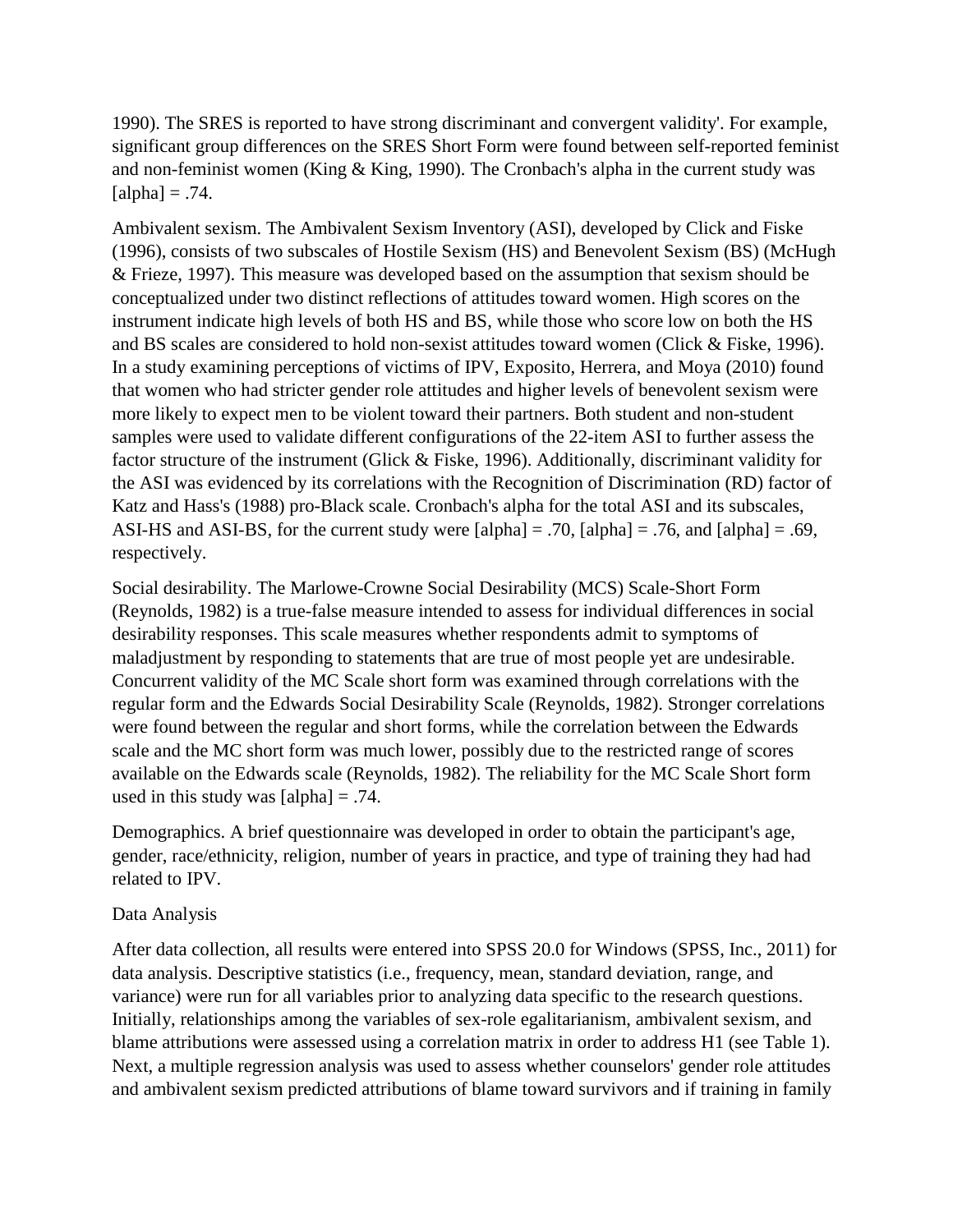violence added any additional information to the ability to predict these attributions (H2a and H2b). Finally, to test H3, a regression analysis was used to determine any interaction effects between gender role attitudes and ambivalent sexism and the amount of blame attributed to women who have been battered (see Table 2). This analysis was used to determine the relationship between the predictor variables of gender role attitudes and ambivalent sexism.

#### RESULTS

The correlation matrix revealed a significant negative relationship between gender role egalitarianism and counselors' attributions of blame ( $r = -0.22$ ,  $p < 0.01$ ) and a significant positive relationship between ambivalent sexism and counselors' attributions of blame ( $r = .31$ ,  $p < .01$ ). Significant relationships also existed between the predictor variables, gender role attitudes and ambivalent sexism ( $r = -0.619$ ,  $p < 0.01$ ), suggesting that participants with less egalitarian gender role attitudes also had higher levels of ambivalent sexism. An additional statistically significant relationship was found between social desirability and the benevolent sexism scale of the ASI (r  $=$  .215, p < .05), suggesting that participants who had higher levels of benevolent sexism may have also been responding in a socially desirable manner.

In order to perform the multiple regression analysis required for Hypotheses 2a-3, the gender role attitudes and ambivalent sexism variables were first centered in SPSS, the interaction term for the two variables was then created, and all bivariate correlations were computed (see Table 1). A linear multiple regression analysis was used to test the hypotheses that these variables would significantly predict attributions of blame. When gender role attitudes, ambivalent sexism (ASI-BS and ASI-HS) and social desirability were entered into the regression equation, only hostile sexism (ASI-HS) accounted for a significant proportion of the variance. First, the beta weight of the ASI-HS ([beta] = .383,  $p < .01$ ) indicated in the regression analysis that as participants scored higher on hostile sexism, they also scored lower on victim blame, indicating higher levels of blame attribution. The results of this multiple regression analysis are presented in Table 2. The overall adjusted [R.sup.2] value was .16. Additionally, a second multiple regression analysis in which an interaction term was added was performed. This interaction was the product of gender role attitudes (SRES) and ambivalent sexism (ASI). The interaction term was not a significant predictor of attributions of blame ([beta] = -.43,  $p > .01$ ) as indicated in Table 3.

|               | <b>VBAS</b> | <b>ASI</b> | <b>ASI-HS</b> | ASI-BS  | <b>SRES</b> | <b>MC</b> |
|---------------|-------------|------------|---------------|---------|-------------|-----------|
| <b>VBAS</b>   | .77         |            |               |         |             |           |
| <b>ASI</b>    | $.31**$     | .70        |               |         |             |           |
| <b>ASI-HS</b> | $.37**$     | $.87**$    | .76           |         |             |           |
| ASI-BS        | .16         | $.85**$    | $.50**$       | .69     |             |           |
| <b>SRES</b>   | $-.22**$    | $-.61**$   | $-57**$       | $-48**$ | .74         |           |
| <b>MC</b>     | $-.10$      | .16        | .07           | .21     | $-.092$     | .74       |

| Table 1. Correlation Matrix for VBAS, ASI, SRES and MC |  |  |  |
|--------------------------------------------------------|--|--|--|
|--------------------------------------------------------|--|--|--|

Note. \*p < .05 (2-tailed); \*\*p < .01 (2-tailed) VBAS=Victim Blame Attribution Scale: ASI=Ambivalent Sexism Inventory: SRES=Sex Role Egalitarianism Scale: MC=Marlowe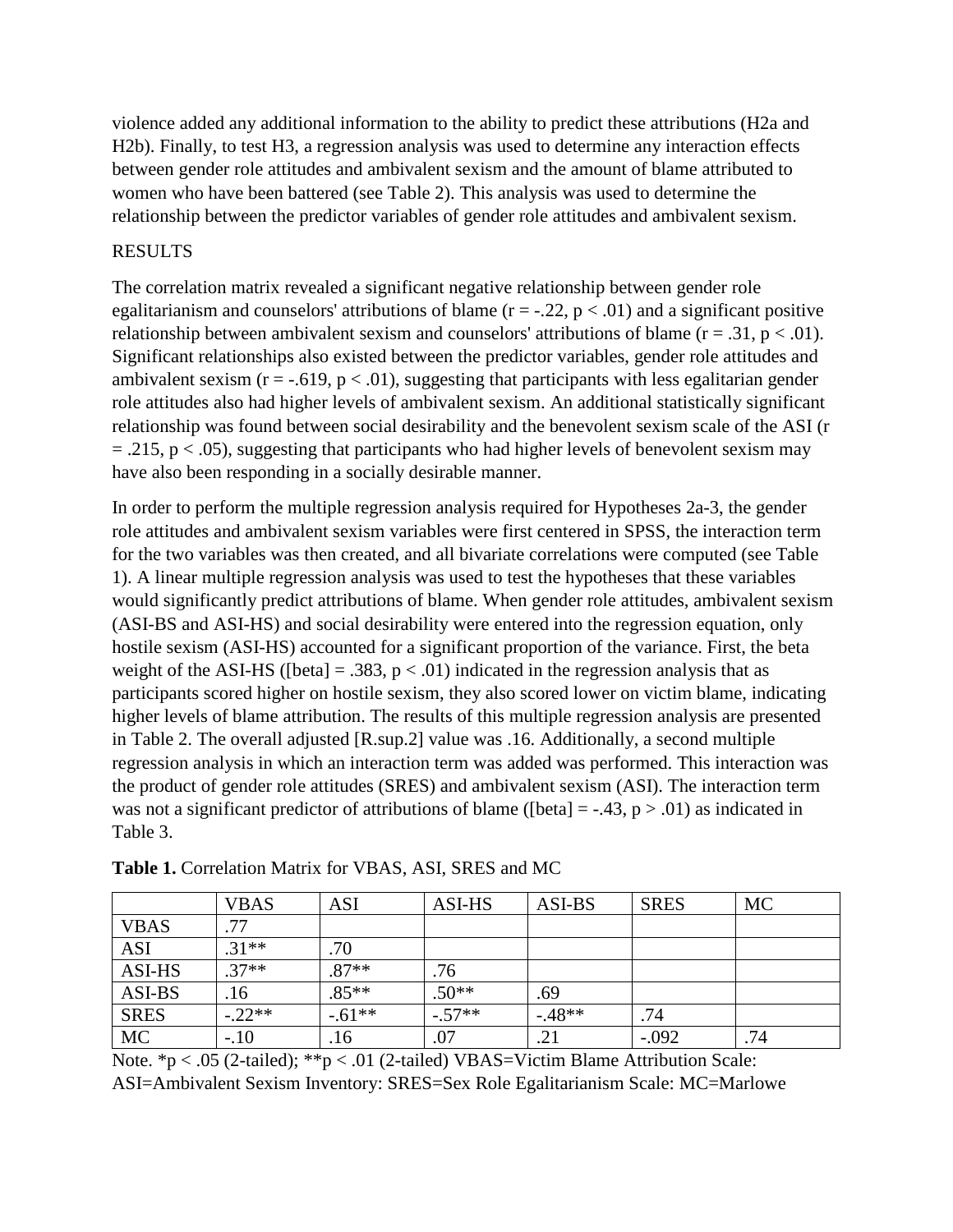Crowne Social Desirability Scale; SRES-C=Sex Role Egalitarianism Scale-Centered: ASIC= Ambivalent Sexism Inventory-Centered: Coefficient alphas are reported along the diagonal.

**Table 2.** Multiple Regression Analysis: Predictors of Blame Attributions Gender Role Attitudes and Ambivalent Sexism

| Variable                      | Adj. $R^2$ | B       | <b>SEB</b> | Stand. $\beta$ |
|-------------------------------|------------|---------|------------|----------------|
| <b>Model Summary</b>          | .156       |         |            |                |
| <b>SRES-Gender</b>            |            | $-.007$ | .066       | $-.013$        |
| role attitudes                |            |         |            |                |
| <b>ASI-Hostile</b>            |            | .337    | .101       | $.383**$       |
| sexism                        |            |         |            |                |
| <b>ASI-</b> Benevolent        |            | .031    | .092       | .037           |
| sexism                        |            |         |            |                |
| MC-Social                     |            | $-.290$ | .159       | $-.165$        |
| Desirability                  |            |         |            |                |
| $\mathbf{v}$ and $\mathbf{v}$ |            |         |            |                |

Note. \*\*p  $< .01$ 

**Table 3.** Multiple Regression: Predictors of Blame Attributions Interaction Effects

| Variable               | Adj. $R^2$ | B       | SE <sub>B</sub> | ß       |
|------------------------|------------|---------|-----------------|---------|
| <b>Model Summary</b>   | .15        |         |                 |         |
| Gender role            |            | .24     | .24             | .41     |
| attitudes-             |            |         |                 |         |
| centered               |            |         |                 |         |
| Ambivalent             |            | .23     | .23             | $.43**$ |
| Sexism-                |            |         |                 |         |
| centered               |            |         |                 |         |
| Social                 |            | $-.33$  | $-.33$          | $-.18$  |
| Desirability           |            |         |                 |         |
| Graduate               |            | 1.03    | 1.03            | .08     |
| Training in            |            |         |                 |         |
| <b>Family Violence</b> |            |         |                 |         |
| <b>ASI x SRES</b>      |            | $-.005$ | $-.005$         | $-.43$  |

Note. \*\*p < .01 (2-tailed) ASI=Ambivalent Sexism Inventory: SRES=Sex Role Egalitarianism Scale

A follow-up analysis was conducted to explore how gender affected counselors' attributions of blame. Correlations suggested that male counselors ( $r = -0.40$ ,  $p < 0.05$ ) were more likely than women ( $r = -0.01$ ,  $p < 0.05$ ) to answer in a socially desirable manner, possibly resulting in lower correlations among the remaining predictor variables and the dependent variable. A multiple regression analysis was conducted, using the same four predictor variables (SRES, AS1- HS & BS, SDS) as in Hypothesis 2a. When gender role attitudes, hostile and benevolent sexism, and social desirability were entered into the regression equation for male participants, the Adjusted [R.sup.2] was .372, suggesting that about 37% of the variance in blame attributions was accounted for by these predictor variables among male participants. This regression model for women accounted for 17% of the variance in attributions of blame (as compared to 16% when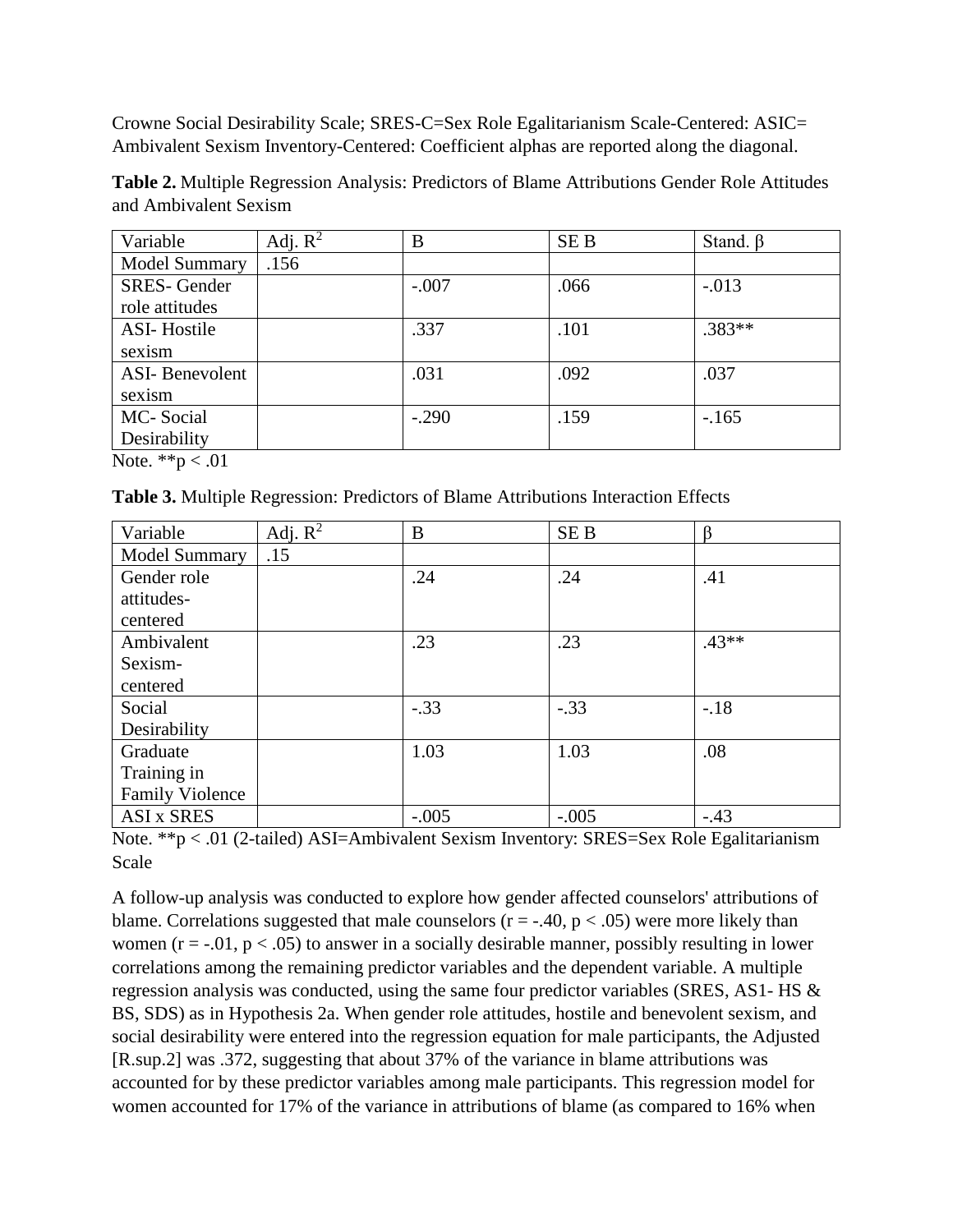men and women were analyzed together). For female participants, none of the predictor variables accounted for a significant amount of variance in the regression model. For male participants, however, hostile sexism ([beta] = -.018,  $p < .05$ ) and social desirability ([beta] = -.494,  $p < .01$ ) accounted for significant amounts of variance in attributions of blame. Furthermore, it also appeared that social desirability accounted for a greater amount of variance in attributions of blame than did hostile sexism for males. This gender difference suggested that the male and female counselors attributed different levels of blame toward female survivors of battering, and possibly for different reasons as well.

## **DISCUSSION**

Results of this study indicated that counselors' levels of ambivalent sexism, specifically hostile sexism, do, in fact, influence the amount of blame they are willing to place on a female client who has experienced IPV. In particular, participants who had less traditional views of the roles of men and women also had less sexist views of women and were less likely to blame the female client in the vignette who had experienced battering. Finally, although gender role attitudes and ambivalent sexism did not account for a significant portion of the variance in blame attributions, hostile sexism did prove to be a significant contributor to attributions of blame.

The original regression analysis and follow-up analyses indicated that 16% of the variance in blame attributions was accounted for by gender role attitudes and ambivalent sexism. When male and female participants were separated during the follow-up regression analysis, it was clear that much of the blame placed on the victim in the vignette was due to the hostile component of ambivalent sexism. Additionally, male participants appeared to respond in a significantly socially desirable manner. This is noteworthy, as it indicates that male participants may not have been reporting their true attitudes and opinions. Although it was hypothesized that gender role attitudes would account for differences in blame attributions, some researchers have found a significant interaction between gender and gender role ideology (Fitzpatrick, Salgado, Suvak, King, & King, 2004), further justifying the exploration of gender differences in the current study.

Consistent with previous research examining gender role attitudes and blame among lay-persons (Esqueda & Harrison, 2005; Willis et al., 1996; Yamawaki, 2007), counselors who had less egalitarian gender role attitudes also appeared to be more likely to hold victim-blaming attitudes toward women who had experienced battering. These counselors may have more traditional views of the roles of men and women, which may contribute to greater amounts of blame attributed to them for the abuse occurring.

Participants in this study who had higher levels of ambivalent sexism, particularly hostile sexism, also appeared to attribute greater amounts of blame. This is consistent with the results of previous research suggesting that individuals with higher rates of ambivalent sexism will be more accepting of IPV myths (Driskell, 2009) and more likely to blame women who have experienced violence (Yamawaki et al., 2009). In addition, the relationships among gender role attitudes, ambivalent sexism, and blame attributions are also theoretically consistent with Weiner's (1980) model of motivated behavior. That is, Weiner asserted that when an event occurs, the observer of that event makes a decision about the cause of the event and, eventually,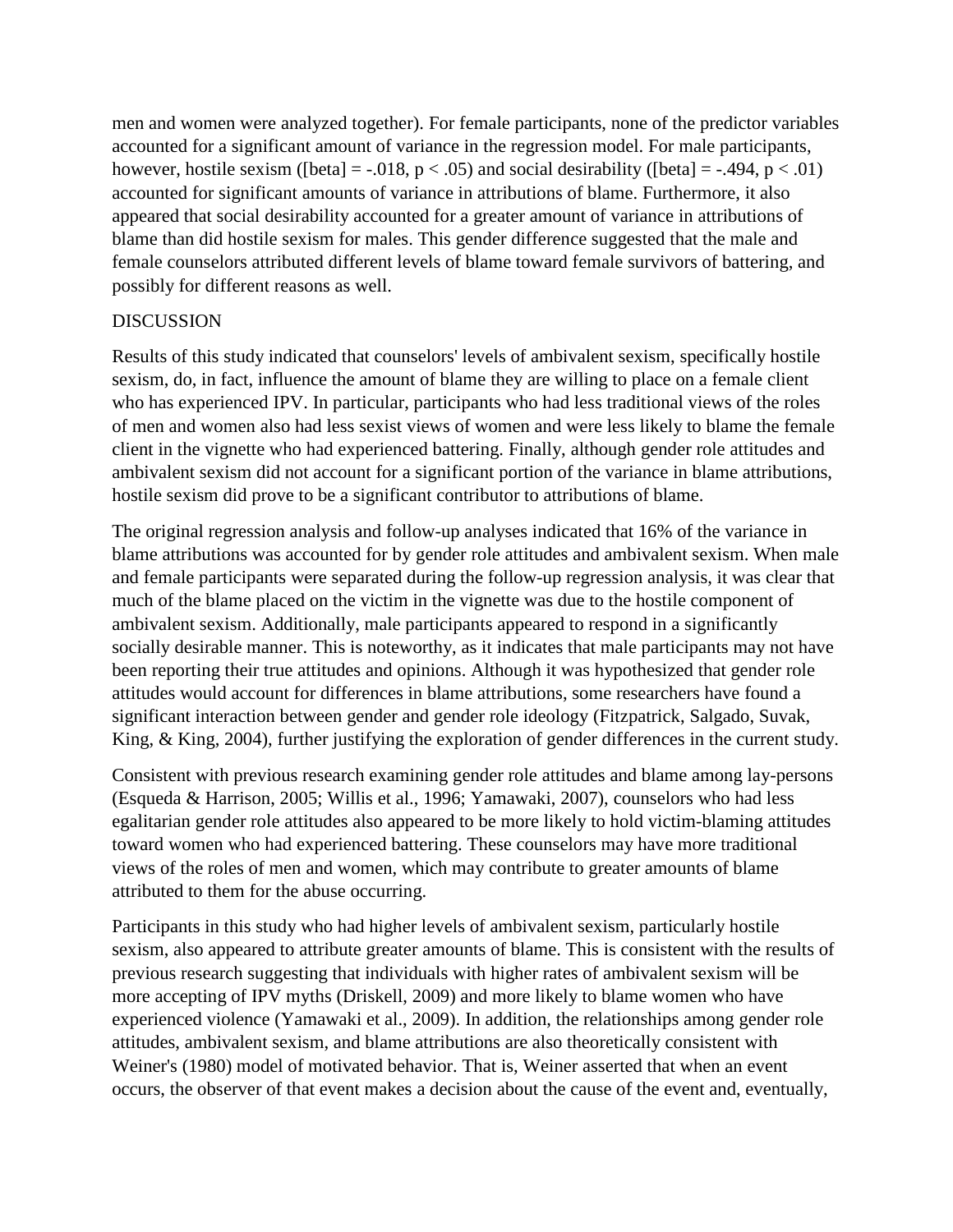determines whether or not to provide help based on that causal attribution. There are a number of factors that may contribute to the formation of the causal attribution, and it appears that gender role attitudes and ambivalent sexism are related to these attitudes of blame toward women who have experienced battering.

Finally, as Weiner's model of motivated behavior suggests, participants in this study were more or less likely to place blame on the survivor depicted in the vignette based upon their beliefs about gender roles and sexism. Namely, participants whose beliefs about sexism were more hostile were more likely to attribute greater levels of blame toward the survivor portrayed. Although no causal link can be made, the correlation between the beliefs and reported behaviors of participants in this study merit further investigation into the role of attitudes toward violence on the behaviors of counselors working with women who have experienced IPV.

#### Limitations and Future Research

As the first known study of counselors' gender role attitudes and ambivalent sexism as predictors of blame toward battered women, the findings of this study must be understood in the context of its strengths and limitations. First, the SRES (Beere et al., 1984) is a nearly 30-year-old instrument. With this in mind, an instrument using more contemporary views of egalitarianism may provide a more accurate representation of attitudes. In addition, the SRES (Beere et al., 1984) yielded a restricted range of scores with the current sample of counselors. Scores on the SRF.S ranged from 86-125 versus the possible range of 25-125. It may be that counselors in general are more egalitarian in their gender role attitudes, although previous researchers have suggested that this is not the case (Gold & Flawley, 2001). Future researchers should continue to examine the extent to which counselors' views of sex roles are similar to those found in the general population using more contemporary measures.

Although all but one measure used in the current study proved to have sufficient internal consistency, the reliability coefficients were somewhat lower than those reported in previous research. Low reliability within the current sample may indicate a low amount of variance in scores among the sample, resulting in a sample that is relatively homogeneous in their attitudes and beliefs. Although it may be helpful to know that many counselors hold similar attitudes toward women who have experienced battering, low reliability in instrumentation may also indicate these measures may not have been appropriate for this particular sample.

Another limitation relates to the use of case vignette research. Case vignettes cannot replicate real-world situations unless they are excessively complicated, in which case various sources of bias may be introduced (Landsman & Hartley, 2007). In order to address one limitation with case vignettes, a video vignette was used to increase the realistic portrayal of the woman in the vignette. The use of video vignettes, however, may also introduce additional biases due to the actors' appearance and behavior. The vignette was also designed to portray a 'typical' victim (Clevenger & Roe-Sepowitz, 2009; Constantino et al., 2005; Gordon et al., 2004; Harding & Helweg-Larsen, 2009; Lundy & Grossman, 2009), which limited the ability to assess for blame toward women who differ from the typical victim in any way (e.g., race, age, SES). Finally, other variables may relate to counselors' perceptions of survivors of IPV, including attitudes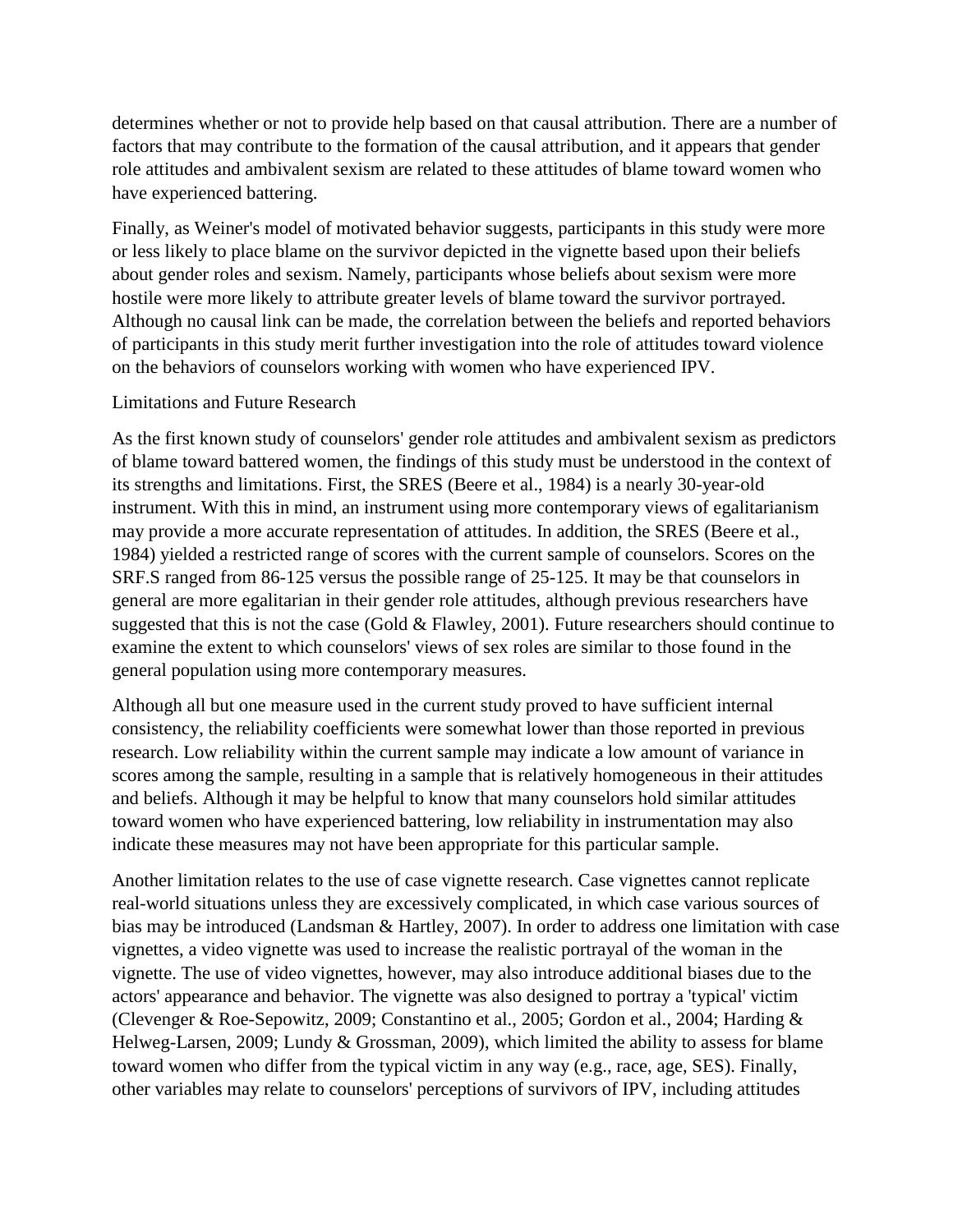toward victims in general, counselors' personal experience with IPV, and/or treatment of those who have experienced battering, as well as demographic characteristics of the respondent and of the portrayed survivor (e.g., ethnicity). Further examination around gender differences certainly seems warranted because men and women in this study did respond differently. Ethnicity was not tested in this study due to low numbers of counselors-of-color in the sample, although no research to date has suggested different attributions by race or ethnicity. Certainly, these additional variables could shed further light on counselors' attributions of blame in further research.

# IMPLICATIONS FOR COUNSELING PRACTICE

Due to limited training in areas of family violence, it is often up to individual counselors to seek out additional information, resources, and training opportunities on their own. This study highlighted the variability in counselors' attitudes toward IPV based on gender, gender role attitudes, and ambivalent sexism. Therefore, additional attention to intimate partner violence and the influence of gender role attitudes and ambivalent sexism within the counseling profession and training opportunities for students and practitioners may be useful in order for counselors to gain greater awareness of these and other biases and acceptance of IPV myths. Although counselors-in-training are strongly encouraged to examine biases and belief systems during their training (Comstock, et. al., 2005), it is difficult to determine what these biases will look like in practice.

This study highlights the need for continued exploration of biases toward female clients who have experienced IPV. Although many practitioners enter the field with some awareness of personal beliefs and biases that may influence their clinical practice, few have been asked to explore how their beliefs about gender roles and sexism might affect their work with survivors of IPV. The results of this study also highlight the possibility that when a counselor feels a client is to blame for her abuse, based on Weiner's theory of attributions, the counselor may then choose not to provide help to the client. This finding would certainly suggest that an exploration of biases is necessary in order to prevent inadequate and unhelpful counseling services being provided to survivors of battering.

Lori E. Notestine

Christine E. Murray

L. DiAnne Borders

Terry A. Ackerman

Lori E. Notestine, Christine E. Murray, L. DiAnne Borders, Department of Counseling and Educational Development. The University of North Carolina at Greensboro; Terry A. Ackerman. Department of Educational Research Methodology, The University of North Carolina at Greensboro. Lori E. Notestine is now at Department of Counseling and Human Services, University of Colorado Colorado Springs.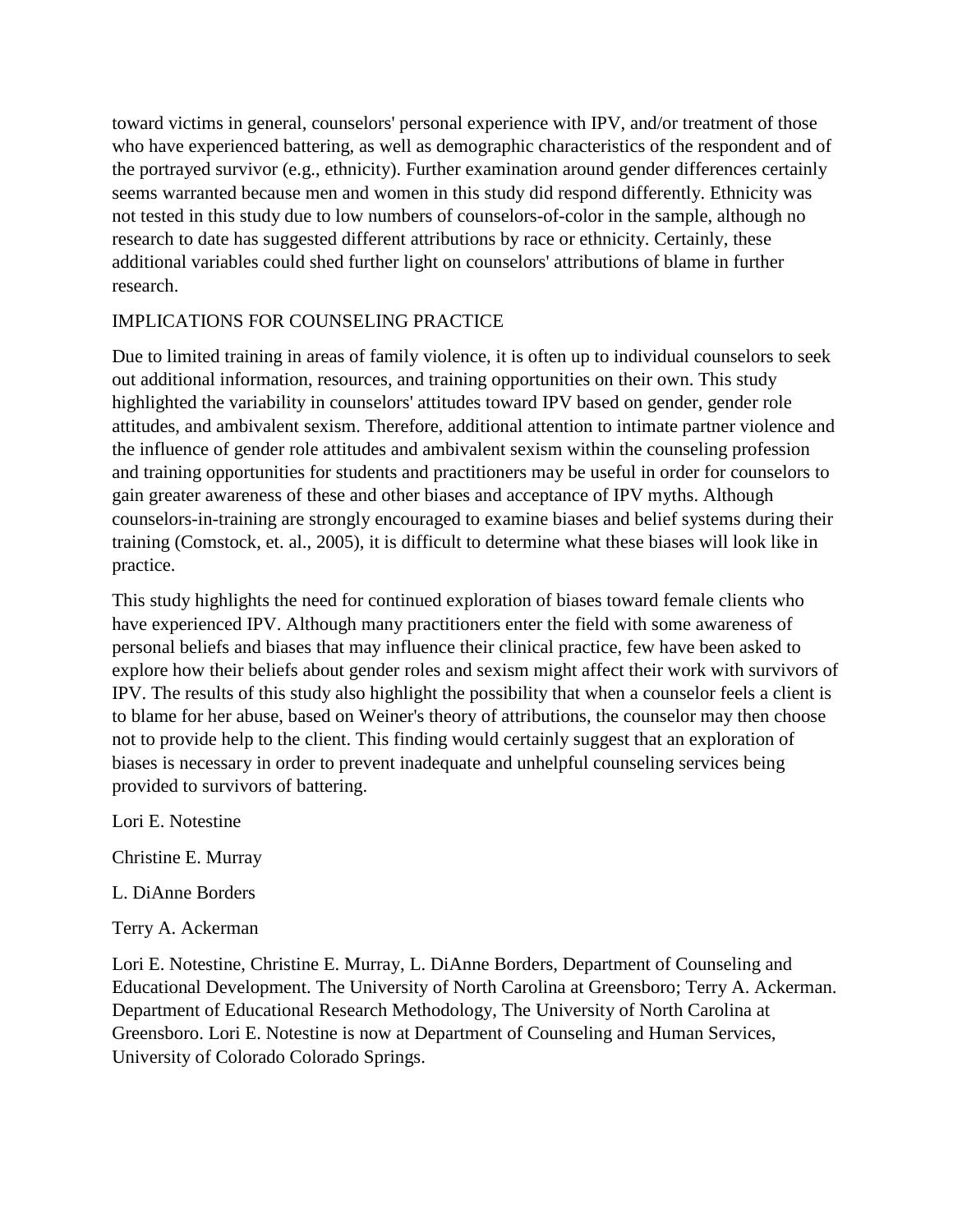Correspondence concerning this article should be addressed to Dr. Lori Notestine, University of Colorado Colorado Springs, Department of Counseling and Human Services, 1420 Austin Bluffs Pkwy, Colorado Springs, CO 80918. Email: lnotesti@uccs.edu

#### **REFERENCES**

Beere, C. A., King, D. W., Beere, D. B., & King, L. A. (1984). The Sex-role Egalitarianism Scale: A measure of attitudes toward equality between the sexes. Sex Roles, 10, 563-576. doi:10.1007/BF00287265

CACREP. (2016). CACREP 2016 standards. Retrieved July 23, 2016, from http://www.cacrep.org/introduction-to-the-2016-cacrep-standards/

Capczza, N. M., & Arriaga, X. B. (2008). Why do people blame victims of abuse? The role of stereotypes of women on perceptions of blame. Sex Roles, 59, 839-850. doi:10.1007/s11199008- 9488-1

Centers for Disease Control and Prevention. (2011). Intimate partner violence: Fact sheet. Retrieved January 17, 2011, from http://www.cdc.gov/ViolencePrevention/pdf/IPV\_factsheeta.pdf

Choate, L. H. (2008). Girls and women's wellness: Contemporary counseling issues and interventions. Alexandria, VA: American Counseling Association.

Clevenger, B. J. M., & Roe-Sepowitz, D. (2009). Shelter service utilization of domestic violence victims, journal of Human Behavior in the Social Environment, 19, 359-374. doi:10.1080/109113 50902787429

Coker, A. L., Smith, P. H., McKeown, R. E., & King, M. J. (2000). Frequency and correlates of intimate partner violence by type: Physical, sexual and psychological battering. American Journal of Public Health, 90, 553-559.

Comstock, D. L., Duffey, T. H., & St. George, H. (2003). Gender issues in counselor preparatory programs: A relational model of student development. Journal of Humanistic Counseling, Education and Development, 42, 62-80. doi:10.1002/j.2164-490X.2003.tb00169.x

Constantino, R., Kim, Y., & Crane, P. A. (2005). Effects of a social support intervention on health outcomes in residents of a domestic violence shelter: A pilot study. Issues in Mental Health Nursing, 26, 575-590. doi:10.1080/01612840590959416

Crose, R., Nicholas, D. R., Gobble, D. C., & Frank, B. (1992). Gender and wellness: A systems model for counseling. Journal of Counseling & Development, 71, 149-156.

Davis, L. V. (1984). Beliefs of service providers about abused women and abusing men. Social Work, 29, 243-250.

Dienemann, J., Glass, N., Hanson, G., & Lunsford, K. (2007). The Domestic Violence Survivor Assessment (DVSA): A tool for individual counseling with women experiencing intimate partner violence. Issues in Mental Health Nursing, 28, 913-925. doi:10.1080/01612840701493493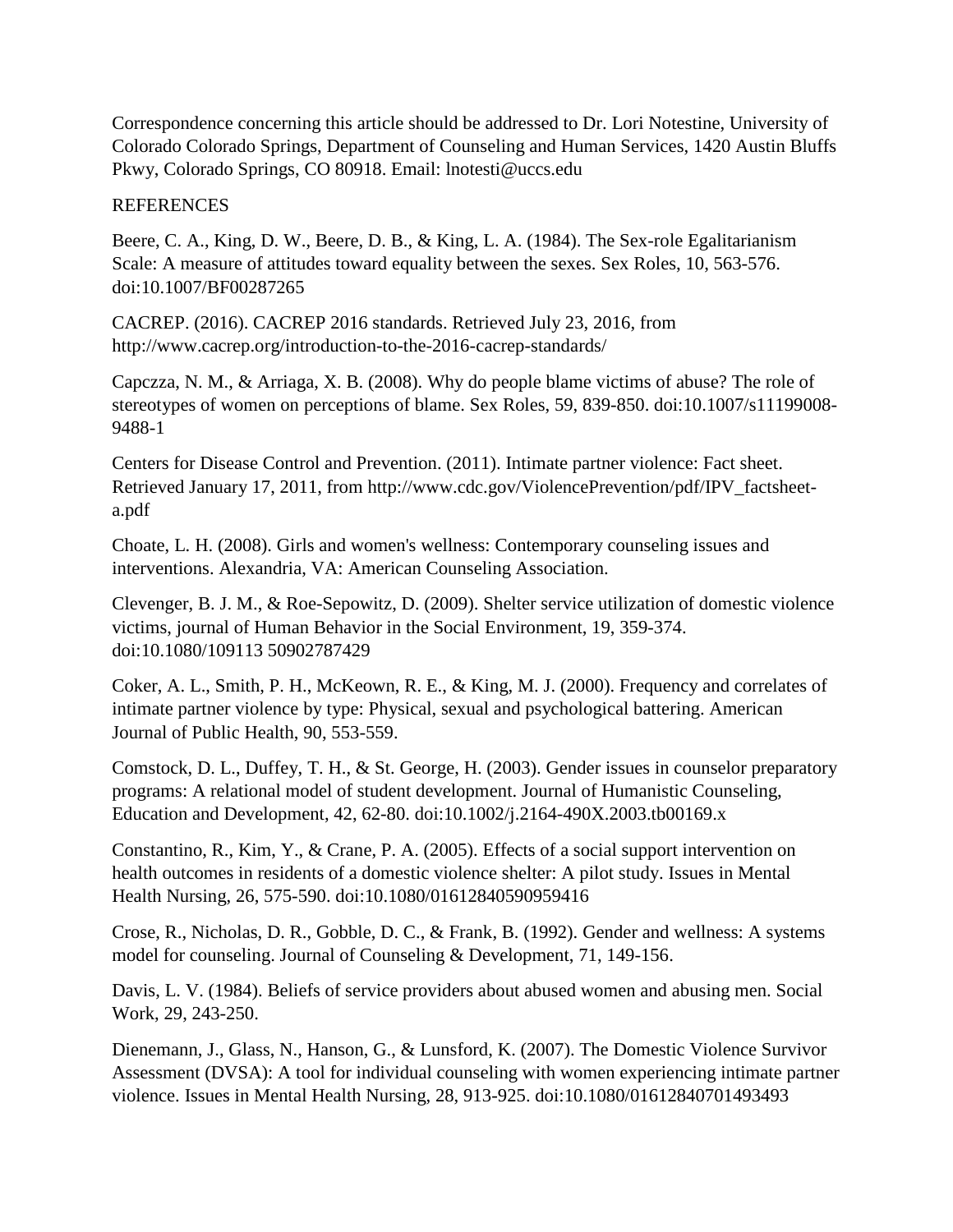Driskell, L. (2009). Predictors of domestic violence myth acceptance in forensic mental health specialists (Doctoral dissertation). Retrieved from ProQuest Dissertations and Theses database.

Esqueda, C. W., & Harrison, L. A. (2005). The influence of gender role stereotypes, the woman's race, and level of provocation and resistance on domestic violence culpability attributions. Sex Roles, 53, 821-835.

Exposito, K, Herrera, M. C., & Moya, M. (2010). Don't rock the boat: Women's benevolent sexism predicts fears of marital violence. Psychology of Women Quarterly, 34, 36-42.

Finn, J. (1986). The relationship between sex role attitudes and attitudes supporting marital violence. Sex Roles, 14, 235-245. doi:10.1007/BP00287576

Fitzpatrick, M. K., Salgado, D. M., Suvak, M. K., King, L. A., & King, D. W. (2004). Association of gender and gender-role ideology with behavioral and attitudinal features of intimate partner aggression. Psychology of Men & Masculinity, 5, 91-102. doi:10.1037/1524- 9220.5.2.91

Glick, P., & Fiske, S. T. (1996). The Ambivalent Sexism Inventory: Differentiating hostile and benevolent sexism. Journal of Personality and Social Psychology, 70, 491-512. doi:10.1037/00223514.70.3.491

Godfrey, T. N. (2007). Perceptions of African American women with HIV/AIDS: The influence of knowledge and attitudes (Doctoral Dissertation). Retrieved from http://search.proquest.com.libproxy.uncg.edu/

Gold, J., & Hawley, L. (2001). A study of the gender role orientations of beginning counselors. Journal of Humanistic Counseling, Education and Development, 40, 200-207. doi:10.1002/j.2164-490X.2001.tbOO117.x

Gordon, K. C., Burton, S., & Porter, L. (2004). Predicting the intentions of women in domestic violence shelters to return to partners: Does forgiveness play a role? Journal of Family Psychology, 18, 331-338. doi:10.1037/0893-3200.18.2.331

Griffing, S., Ragin, D. F., Sage, R. E., Madry, L., Bingham, L. E., & Primm, B. J. (2002). Domestic violence survivors' self-identified reasons for returning to abusive relationships. Journal of Interpersonal Violence, 17, 306-319.

Hamburger, M. E., Hogben, M., McGowan, S., & Dawson, L. J. (1996). Assessing hypergender ideologies: Development and initial validation of a gender-neutral measure of adherence to extreme gender-role beliefs. Journal of Research in Personality, 30, 157-178. doi:10.1006/jrpe.1996.0011

Harding, H., & Helweg-Larsen, M. (2009). Perceived risk for future intimate partner violence among women in a domestic violence shelter. Journal of Interpersonal Violence, 24, 75-85. doi:10.1007/s 10896-008-9211-6

Harris, R. J., & Cook, C. A. (1994). Attributions about spouse abuse: It matters who the batterers and victims are. Sex Roles, 30, 553-566. doi:10.1107/BF01420802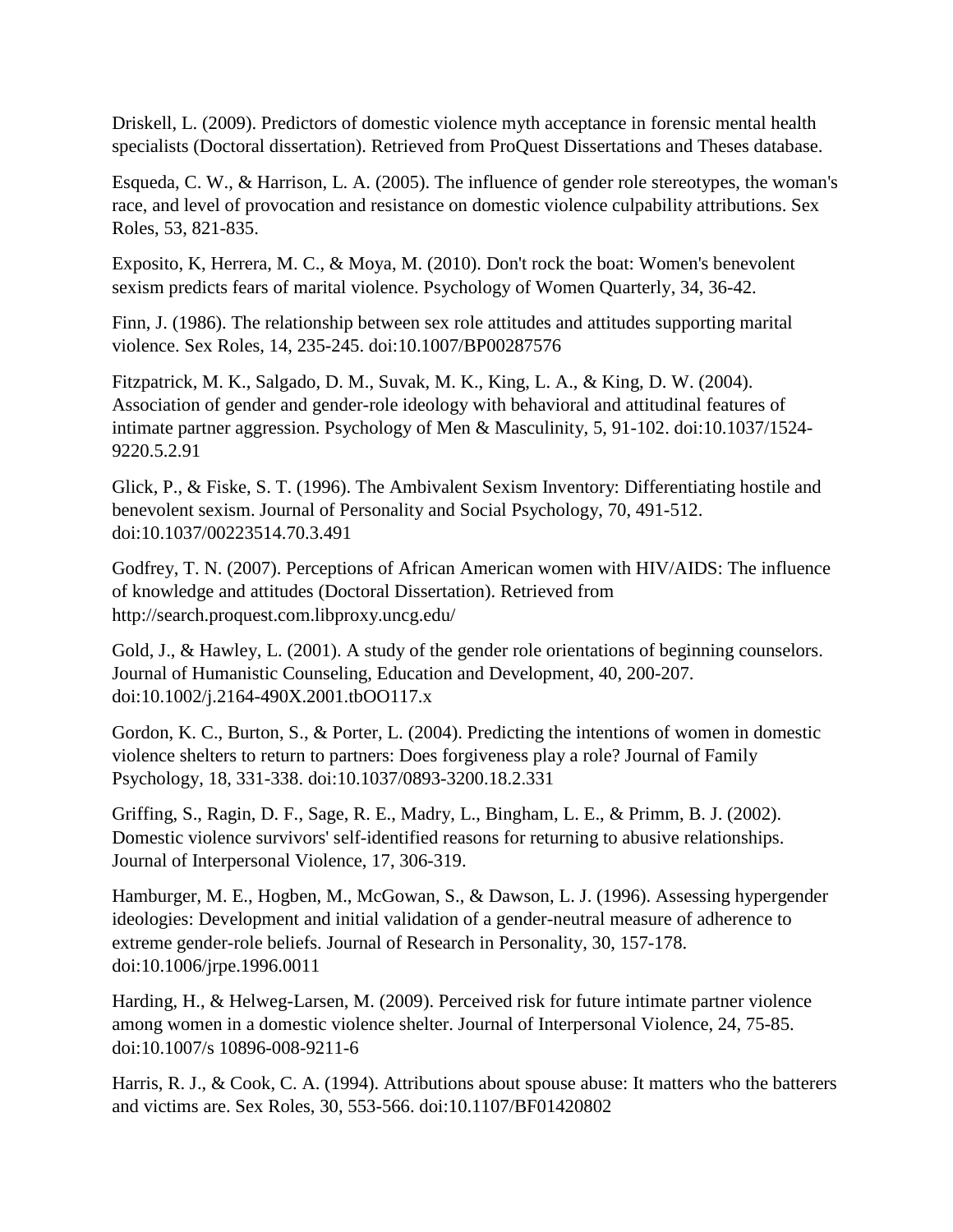Harrison, L. A., & Esqueda, C. W. (1999). Myths and stereotypes of actors involved in domestic violence: Implications for domestic violence culpability attributions. Aggression and Violent Behavior, 4, 129-138. doi:10.1016/S1359-1789(97)00026-8

Harway, M., & Hansen, M. (1993). Therapist perceptions of family violence. In M. Hansen & M. Hansen (Eds.), Battering and family therapy: A feminist perspective (pp. 42-53). Newbury Park, CA: Sage.

Hays, D. G., Green, E., Orr, J. J., & Flowers, L. (2007). Advocacy counseling for female survivors of partner abuse: Implications for counselor education. Counselor Education & Supervision, 46, 184-198. doi:10.1002/j.1556-6978.2007.tb00024.x

Katz, I., & Hass, R. G. (1988). Racial ambivalence and value conflict: Correlational and priming studies of dual cognitive structures. Journal of Personality and Social Psychology, 55, 893-905. doi:10.1037/0022-3514.55.6.893

King, L. A., & King, D. W. (1990). Abbreviated measures of sex role egalitarian attitudes. Sex Roles, 23, 659-673. doi:10.1007/BF00289254

Krugman, S. D., Witting, M. D., Furuno, J. P., Hirshon, J. M., Limcangco, R., Perisse, A. R. S., & Rasch, E. K. (2004). Perceptions of help resources for victims of intimate partner violence. Journal of Interpersonal Violence, 19, 766-777. doi:10.1177/0886260504265621

Landsman, M. J., & Hartley, C. C. (2007). Attributing responsibility for child maltreatment when domestic violence is present. Child Abuse o Neglect, 31, 445-461. doi:10.1016/j.chiabu.2006.08.008

Langhinrichsen-Rohling, J., & Monson, C. M. (1998). Marital rape: Is the crime taken seriously without co-occurring physical abuse? Journal of Family Violence, 13, 433-443.

Langhinrichsen-Rohling, J., Shlien-Dellinger, R. K., Huss, M. T., & Kramer, V. L. (2004). Attributions about perpetrators and victims of interpersonal abuse. Journal of Interpersonal Violence, 19, 484-498.

Leone, J. M., Johnson, M. P., & Cohan, C. L. (2007). Victim help seeking: Differences between intimate terrorism and situational couple violence. Family Relations, 56, 427-439. doi:10.1111/j.1741-3729.2007.00471.x

Lundy, M., & Grossman, S. F. (2009). Domestic violence service users: A comparison of older and younger women victims. Journal of Family Violence, 24, 297-309. doi:10.1007/s10896- 0099230-y

McHugh, M. C., & Frieze, 1. H. (1997). The measurement of gender-role attitudes: A review and commentary. Psychology of Women Quarterly, 21, 1-16. doi:10.1111/j. 1471- 6402.1997,tb00097.x

McLeod, A. L., Hays, D. G., & Chang, C. Y. (2010). Female intimate partner violence survivors' experiences with accessing resources. Journal of Counseling & Development, 88, 303-310. doi:10.1002/j.1556-6678.2010.tb00026.x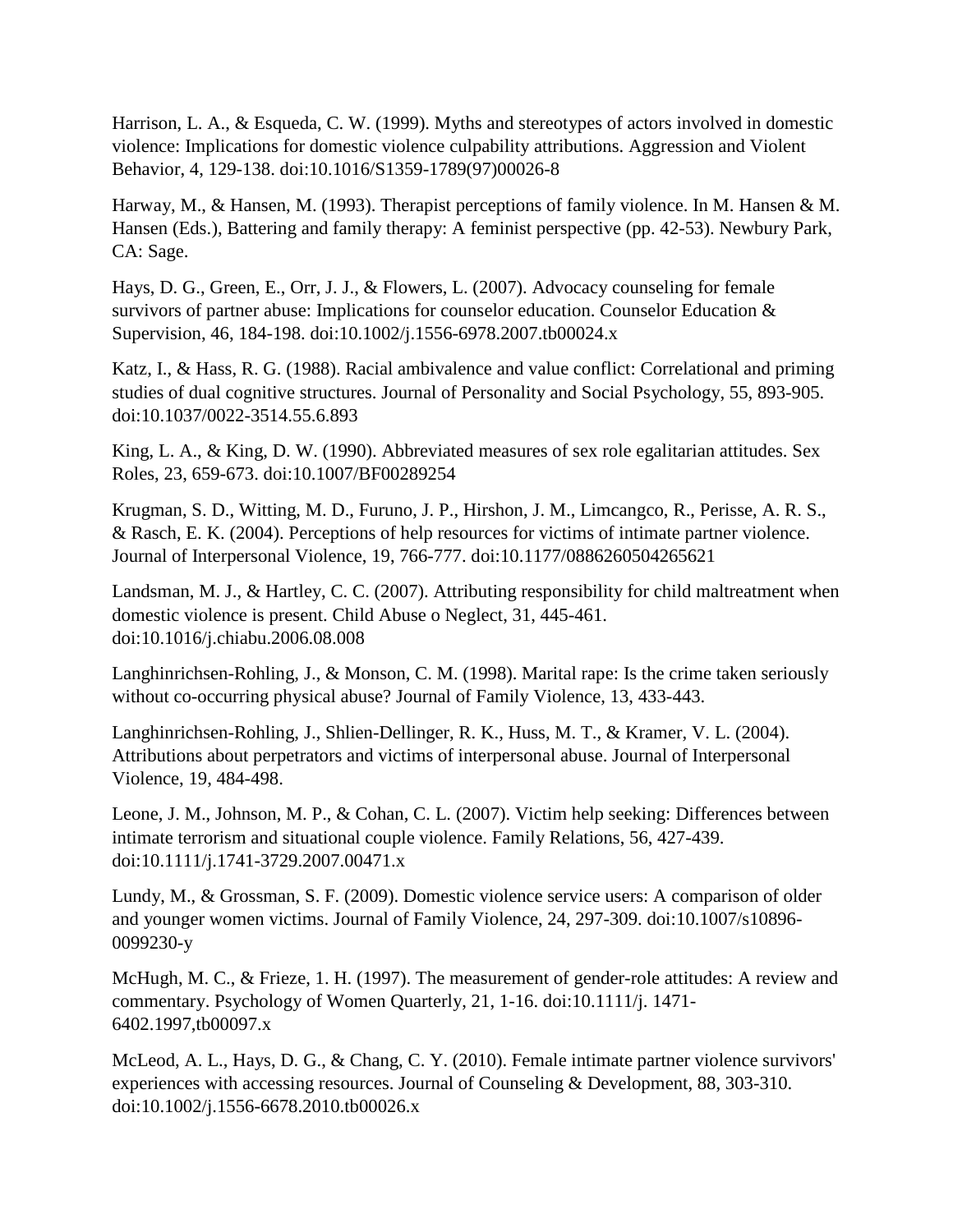Melton, H. C., & Sillito, C. L. (2012). The role of gender in officially reported intimate partner abuse. Journal of Interpersonal Violence, 27, 1090-1111. doi:10.1177/0886260511424498

Pierce, M. C., & Harris, R. J. (1993), The effect of provocation, race, and injury description on men's and women's perceptions of a wife-battering incident. Journal of Applied Social Psychology, 23, 767-790,

Reddy, P., Knowles, A., Mulvany, J., McMahon, M., & Freckelton, 1. (1997). Attributions about domestic violence: A study of community attitudes. Psychiatry, Psychology and Law, 4, 125- 145. doi:10.1080/13218719709524906

Reynolds, W. (1982). Development of reliable and valid short forms of the Marlowe-Crowne Social Desirability scale. Journal of Clinical Psychology, 38, 119-125. doi:10.1002/1097-4679

Schmidt, G., & Weiner, B. (1988). An attribution-affect-action theory of motivated behavior: Replication of judgments of help-giving. Personality and Social Psychology Bulletin, 14, 610- 621. doi:10.1177/0146167288143021

Simmons, C. A., Lehmann, P., & Collier-Tenison, S. (2008). Men's use of controlling behaviors: A comparison of reports by women in a domestic violence shelter and women in a domestic violence offender program. Journal of Family Violence, 23, 387-394. doi:10.1007/s10896- 0089159-6

Smith, P. H., Smith, J. B., & Earp, J. A. (1999). Beyond the measurement trap: A reconstructed conceptualization and measurement of battering. Psychology of Women Quarterly, 23, 179-195. doi:10.1111/j.1471-6402.1999.tb00350.x

Weiner, B. (1980). A cognitive (attribution)-emotion-action model of motivated behavior: An analysis of judgments of help giving. Journal of Personality and Social Psychology, 39, 186-200. doi:10.1037/0022-3514.39.2.186

Weiner, B. (1993). AIDS from an attributional perspective. In J. B. Pryor & G. D. Reeder (Eds.), The social psychology of HIV infection (pp. 287-302). Hillsdale, NJ: Lawrence Erlbaum Associates, Publishers.

Wendt, S., & Hornosty, J. (2010). Understanding contexts of family violence in rural, farming communities: Implications for rural women's health. Rural Society, 20, 51-63. doi:10.5172/rsj.20.1.51

Willis, C. E., Hallinan, M. N., & Melby, J. (1996). Effects of sex role stereotyping among European American students on domestic violence culpability attributions. Sex Roles, 34, 475- 491. doi:10.1007/BF01545027

Yamawaki, N. (2007). Rape-perception and function of ambivalent sexism and gender traditionality. Journal of Interpersonal Violence, 22, 1-18. doi:10.1177/0886260506297210

Yamawaki, N., Ostenson, J., & Brown, C. R. (2009). The functions of gender role traditionality, ambivalent sexism, injury, and frequency of assault on domestic violence perception: A study